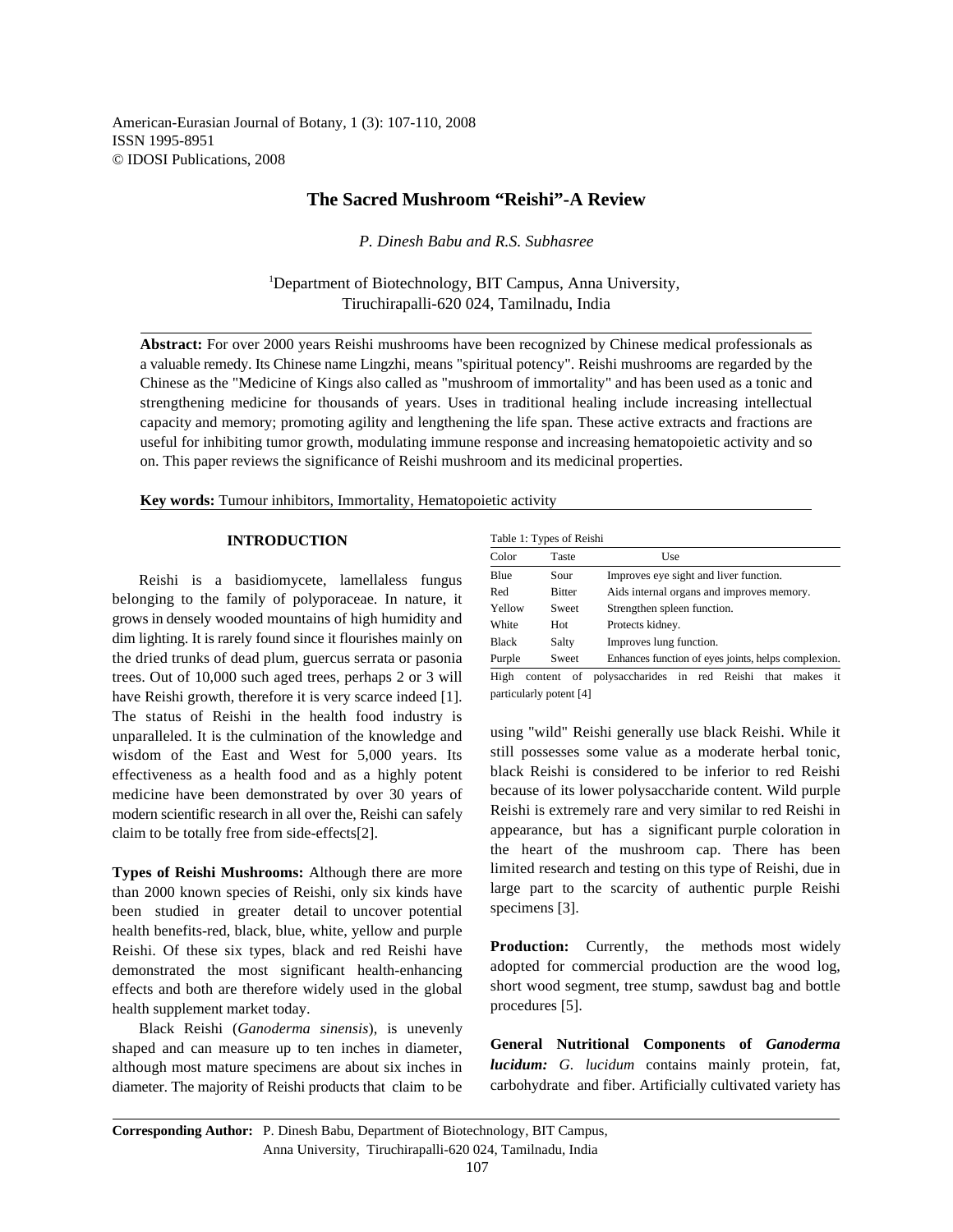

Fig. 1: Production of Reishi on different substrates-1.Wood pulp cultivation method, 2. Wooden box cultivation method, 3.Tree Stump method, 4. Saw dust.



Fig. 2: Body of Reishi Mushroom.

wild types and the extraction significantly increases the **Reishi:** Since mushrooms have become staples of a amounts of crude protein and carbohydrates and deleted healthy diet, much information has been gathered in the crude fiber [6]. biological study of fungi. The following provide a general

*lucidum* extract, which consisted of folin-positive material and its chemical constituents. (68.9%), glucose (11.1%), protein (7.3%) and metals The body of a Reishi mushroom consists of three (10.2%) (K, Mg and Ca are the major components main parts: However, there are qualitative and quantitative differences in the chemical composition of *G. lucidum* C A kidney-shaped cap products depending on the strain, origin, extracting C The stem or shaft of the mushroom process and cultivation conditions [7]. C Spores

**Major Bioactive Constituents:** Over 300 reports have The stem of the plant draws the nutrients from the been published concerning the chemical constituents of wood on which it is growing. In nature, the mushroom G. Lucidum and related species. The fruiting body, flourishes mainly on the dried trunks of dead plum, mycelia and spores of *G.lucidum* contain approximately guercus serrata or pasonia trees, while Reishi cultivated 400 different bioactive compounds, which mainly in Japan is usually cultured by grafting the Reishi fungi include triterpeniods, polysaccharides, nucleotides, onto aged Japanese oak. Just as "we are what we eat," the sterols, steroids, fatty acids, proteins, peptides and trace quality of a Reishi mushroom also depends heavily on the elements [8]. nutrients found in its habitat. The quantity and quality of

similar contents of nutritional components compared with **Physical Characteristics and Chemical Composition of** Several experiments reported that the composition of *G.* description of the physical components of Reishi fungi

- 
- 
-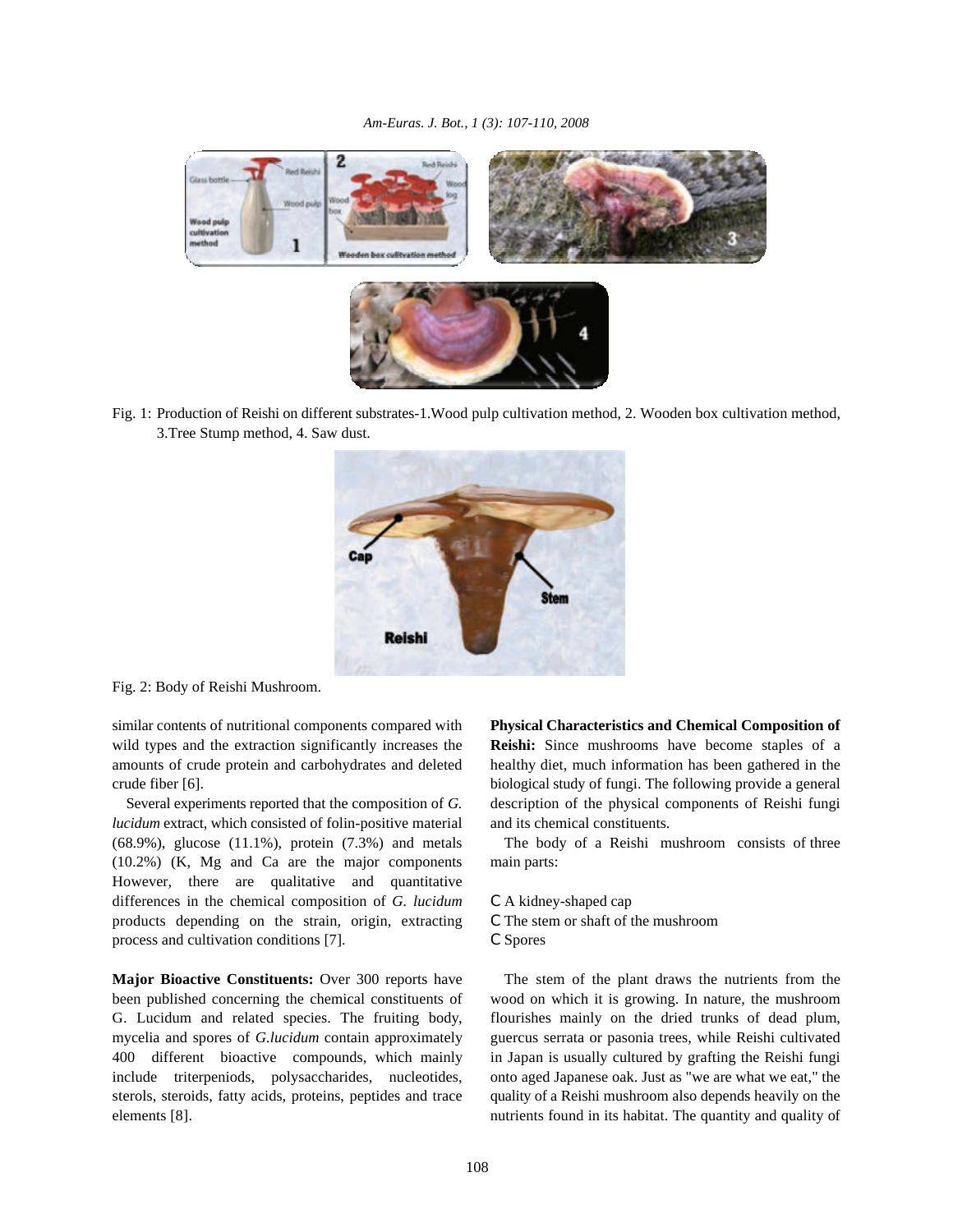As the Reishi approaches maturity, spores are produced and are eventually released into the air. Because of the hard outer husks of these spores, germination is next to impossible, contributing to the rarity of fully-grown Reishi mushrooms in the wild [9].

Reishi mushrooms are primarily composed of complex carbohydrates called polysaccharides, triterpeniods, proteins and amino acids. Studies indicate that it is these polysaccharides, the most active element found in Reishi that are responsible for Structural analysis of anti-tumor polysaccharides to strengthen the body's immune system.

#### **Health Benefits of Reishi Mushroom**

**Nerves:** Reishi mushrooms have been traditionally recommended by Chinese and Japanese herbalists for insomnia due to their "sleep-promoting factor" [10]. Reishi mushrooms are prescribed in China for a number of psychiatric and neurological afflictions, including diseases involving the muscles, anorexia and debility following lengthy illnesses [11].

The dried "mycelium" of Reishi the root-like body that produces mushrooms has been found to be highly effective in the treatment of neuroses caused by "environmental stress". In addition, in an eight-month study of Alzheimer's disease, patients taking a Reishi mycelium product demonstrated significant improvement [12].

**Immune System:** *Ganoderma lucidum* contains high concentration of Organic Germanium, Polysaccharides and Triterpenes. These active components are proven to strengthen our immunity cells and improve our immune system [13].

**Anti-Allergic /Anti-Inflammatory Activity:** Studies showed that Reishi extract significantly inhibited all four types of allergic reactions [14], including positive effects against asthma and contact dermatitis and effectively used in treating stiff necks, stiff shoulders, conjunctivitis (inflammation of the fine membrane lining the eye and eyelids), bronchitis, rheumatism and improving "competence" of the immune system without any significant side-effects [15].

**Healing the Liver:** Reishi is used for the treatment of chronic hepatitis. Reishi extract has been reported to be effective in treating patients with liver failure. In animal studies of mice with carbon tetrachloride-induced

these nutrients determine the size of the mushroom's cap. hepatitis, the extent of liver damage was significantly inhibited by continuous dosing with Reishi tincture and the regeneration of the liver was promoted [16].

> **Cancer:** Studies of Reishi proved to have an anti-tumor effect. The active anti-cancer constituents in Reishi are called Beta-D-glucan. Beta-D-glucan is a polysaccharide basically a huge sugar molecule made up of many little sugar molecules chained together bound to amino acids. These intricate sugars stimulate or modulate the immune system by activating immune cells such as macrophage and helper T-cells, as well as increase the immunoglobin levels to produce a heightened response to foreign cells, whether bacteria, viruses, or tumor cells [17].

## **CONCLUSION**

Reishi is the legendary wizard of all superior medicinal herbs because of its apparent medical efficacy and the absence of unfavorable side-effects and toxins resulting from consumption. Because of its rarity in nature, Reishi was reserved primarily for Asian royalty and wealthy individuals until the late 20th century, when cultivation of red Reishi mushrooms by the Japanese made the once rare fungi plant more widely available to the general common people around the world.

### **REFERENCES**

- 1. Willard, T., 1990. The Reishi Mushroom: Herb of Spiritual Potency and Medical Wonder. Sylvan Press.
- 2. Matsomoto, K., 1979. The Mysterious Reishi Mushroom. Santa Barbara: Woodbridge Press Publishing Company.
- 3. Carlson, J., 1996. Reishi Mushroom. New Editions Health World, pp: 23-25.
- 4. Komoda, Y., M. Shimizu and Y. Sonoda, 1989. Ganoderic acid and its derivatives as cholesterol synthesis inhibitors; Chem. Pharm. Bull, 37(2): 531-533.
- 5. Stamens, P., 2000. Growing Gourmet and Medicinal Mushrooms, 3rd Ed; Ten Speed Press.
- 6. Zhou, X., J. Lin, Y. Yin, J. Zhao, X. Sun and K. Tang, 2007. Ganodermataceae: natural products and their related pharmacological functions. Am. J. Chin. Med., 35(4): 559-574.
- 7. Wasser, S.P. and A.L. Weis, 1999. Therapeutic effects of substances occurring in higher Basidiomycetes mushrooms: a modern perspective. Crit Rev. Immunol., 19(1): 65-96.